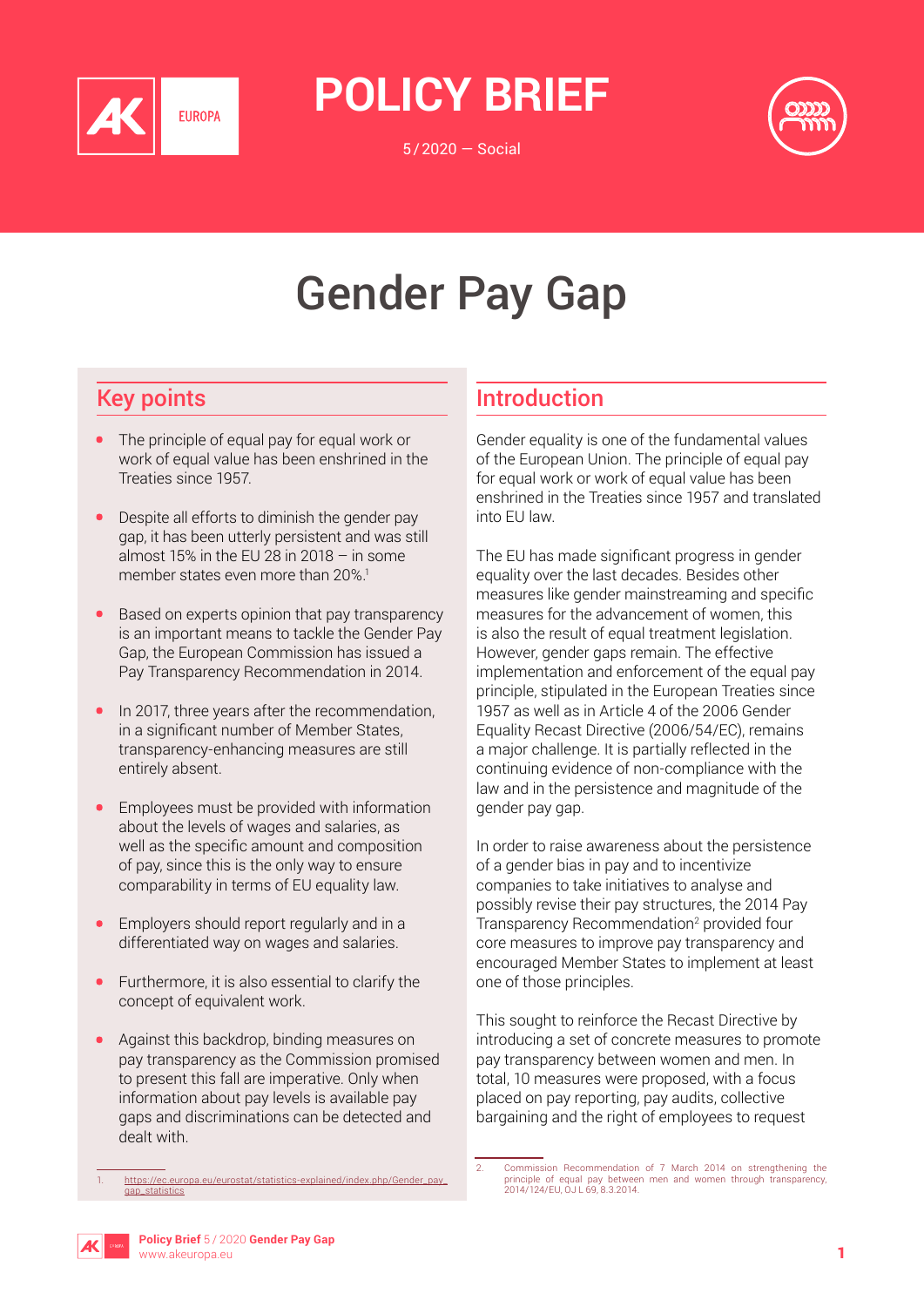information. In 2017, the Commission issued a report on the implementation of the Pay Transparency Recommendation in Member States. It found that only 11 Member States had legislation on pay transparency in place, and only Sweden had all four key measures implemented in its national legal framework.<sup>3</sup>

When information about pay levels is available it is easier to detect gaps and discrimination. Because of a lack of transparency, many women do not know or cannot prove that they are being underpaid. Therefore, it was a very important initiative when the Commission announced in the EU Action Plan 2017- 20194 to make parts of the Recommendation on Pay Transparency binding. This however has still not yet been achieved which makes the Commission's plan to table binding measures on pay transparency by the end of 2020 as laid out in the Gender Equality Strategy 2020-2025<sup>5</sup> even more important.

## Main findings

Despite all efforts to diminish the gender pay gap, it has been utterly persistent and was still 14,8% in the EU 28 in 2018. This number is already high enough but must not deflect from the fact that the Gender Pay Gap is even higher in some of the EU member states.

It amounts to almost 20% in Slovakia and Austria, to around 21% in Germany and the Czech Republic and reaches its highest level of 25.6% in Estonia.

While some have equated the gender pay gap to the concept of "equal pay for equal work", in reality the gap is a far broader concept than pay discrimination alone. The gender pay gap may be viewed as the financial dimension of gender equality on the labour market. Factors underlying and manifesting overall gender inequalities – such as gendered stereotypes and organizational cultures – are simultaneously impacting and perpetuating the occurrence and persistence of the gender pay gap.



#### GENDER PAY GAP IN THE EU 2018 HOURLY GROSS WAGES OF WOMEN IN % OF MEN

Source: Eurostat 2020; [https://ec.europa.eu/eurostat/tgm/table.do?tab=table&init=1&language=en&pcode=sdg\\_05\\_20&plugin=1](https://ec.europa.eu/eurostat/tgm/table.do%3Ftab%3Dtable%26init%3D1%26language%3Den%26pcode%3Dsdg_05_20%26plugin%3D1)

3. Report of the Commission on the implementation of Commission Recommendation on strengthening the principle of equal pay between men and women through transparency, COM(2017) 671 final.

<sup>4.</sup> EU Action Plan 2017-2019, Tackling the gender pay gap, COM/2017/0678 final. 5. A Union of Equality: Gender Equality Strategy 2020-2025, COM/2020/152 final.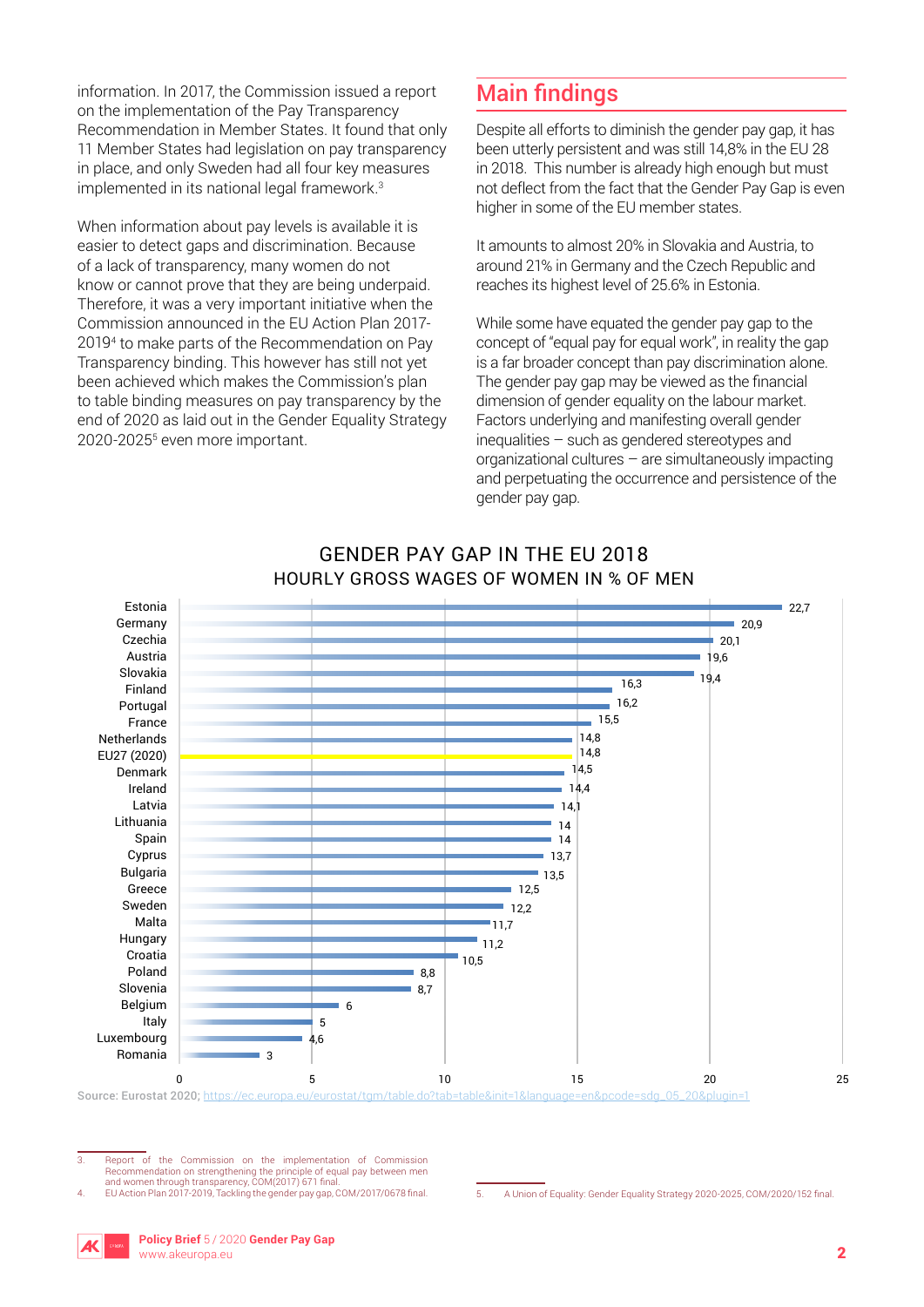

3.2 percent of the Gender Pay Gap can be explained by the fact that they work in different industries; another 2.8 percent by different professions. Negative values like those in education indicate that women should earn more than men because of these factors, which is why they increase the unexplained part of the GPG.

Source: Statistic Austria; calculation based on the Structure of Earnings Survey 2014

With respect to the functioning of the labour markets, a number of factors are relevant in forming the gender pay gap. These include such major labour market biases as horizontal (occupational) and vertical segregation within the labour market, gender bias in working hours (part-time work), and factors linked to gendered organisational cultures. It also interlinks between private life and the labour market, mainly through the paramount question of reconciling work and family life.

Nevertheless, unequal pay for equal work is a considerable factor for the Gender Pay Gap in many countries. E.g. a study by Statistics Austria shows that when all objective factors are eliminated that differ between female and male labour like working hours, professions, sectors etc., still a gap of 13,5 percent remains.6 This points towards unwarranted wage-differences that have to be eliminated. Pay transparency can provide important instruments to identify those differences.

This way, pay transparency legislation facilitates the effective application of the equal pay principle in practice. It reveals potential gender bias or discrimination in the pay structures at company, sectoral or national level, and contributes to raising overall awareness and better comprehension of the root causes of the gender pay gap, alongside appropriate remedies. It comprises the right of employees to obtain information on pay levels, includes requirements for companies to report their pay levels as well as to conduct pay audits at company level.

Furthermore, defining 'equal pay for equal work or work of equal value', together with the corresponding concepts of 'pay', 'work' and 'work of equal value' is particularly important  $-$  and complex  $-$  given that women and men are segregated into different sectors and positions, with little direct comparability and that female-dominated professions are historically undervalued.



Statistische Nachrichten 6/2017.

6. Geisberger/Glaser (2017) Gender Pay Gap: Analysen zum Einfluss unterschiedlicher Faktoren auf den geschlechtsspezifischen Lohnunterschied; in: